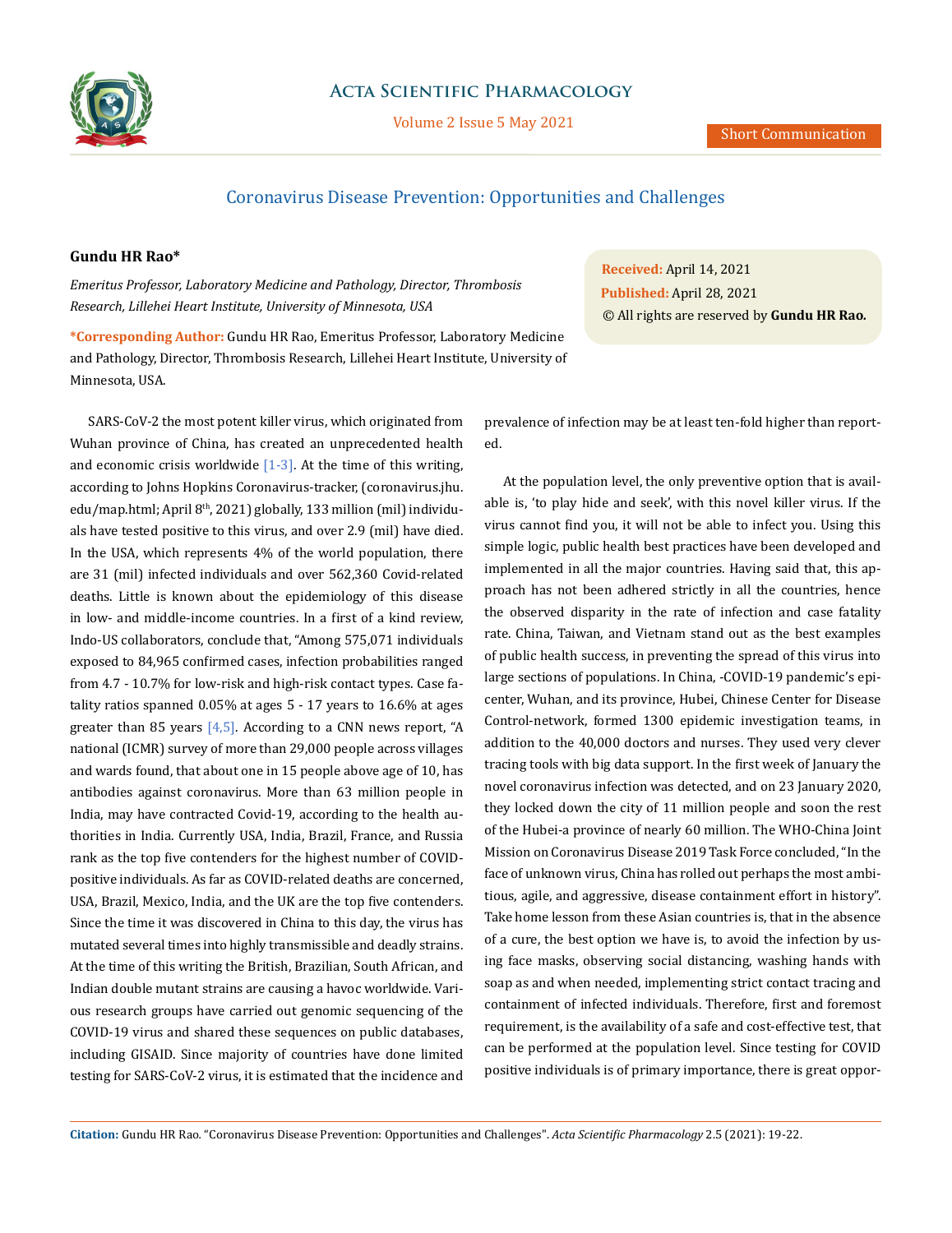tunity to develop simple easy to use, cost-effective, tests that can detect the virus with great specificity and accuracy.

At the end of August, the US Food and Drug Administration (FDA) granted emergency-use approval, to a new credit-card-sized testing device (BinaxNOW COVID19Ag Card) for the coronavirus, which gives the results in 15 minutes and doesn't require a laboratory or a machine for processing, using proven lateral flow technology, with demonstrated sensitivity of 97.1% and specificity of 98.5% in clinical studies. The United States is spending 760 million on 150 million of these tests from health-care company Abbott Laboratories. These tests detect specific proteins-known as antigens – on the surface of the virus and can identify who are at the peak of infection, when the levels in the body are likely to be high. Abbott is offering a no-charge complementary NAVICA app, which allows people to display their 'BinaxNOW' test results, when asked by organizations where people gather, such as workplaces and schools. A set of agreements to make available, for low and middleincome countries, affordable, high-quality COVID-19 antigen rapid tests were today (September 28, 2020) announced by the Access to COVID-19 Tools (ACT) Accelerator. Organizations involved in the milestone agreement include the Africa Centers for Disease Control and Prevention (Africa CDC), the Bill and Melinda Gates Foundation, the Clinton Health Access Initiative (CHAI), the Foundation for Innovative New Diagnostics (FIND), the Global Fund, Unitaid, and the World Health Organization (WHO). As far as developing a reliable cost-effective testing is concerned there is still a great opportunity for innovation and product development.

Since the time the killer virus, SARS-CoV-2 made its appearance on world scene, it has become a public health workers nightmare [6]. This virus is uniquely equipped for forcing entry into cells. The receptor binding site of this virus is a better fit for the ACE2 than the SARS-CoV, its predecessor. In addition, this virus seems to make use of the enzyme 'furin' from the host, to cleave viral spike protein. Both ACE2 and furin are abundant in the respiratory tract, as well as throughout the body. Coronavirus disease is a multisystem disease and as such, affects all the tissues, systems, and organs of the human body. These observations provide great opportunities for drug discovery and development. Since the mode of entry as well as specificity of its binding sites are well defined, the pharma companies can design and develop specific interventions for this mode of transmission. For instance, Chinese researchers have demonstrated that Hydroxychloroquine and Remedesivir are effective in inhibiting SARS-CoV-2 infection *in vitro* [7,8]. Despite these earlier findings, several clinical studies have failed to show any preventive effect of Hydroxychloroquine on COVID-19 infection in human trials [7-10]. Therefore, these observations pose a great challenge for the pharma company in terms of the development of drugs that can effectively interfere with transmission both *in vitro* as well as *in vivo.* FDA has created a special emergency program for possible coronavirus therapies, the Coronavirus Treatment Acceleration Program (CTAP). Currently there are 590 development programs in planning stages, 390 trials in review and five authorized for emergency use, -none approved for use in COVID-19 management. There is another challenge, -as mentioned earlier this virus attacks all the tissue, systems and organs, therefore its infection is accompanied by multiple clinical symptoms. In view of these observations, there is a great opportunity for developing a series of interventions to manage all the associated clinical symptoms.

There is an urgent need for the development of preventive strategies for COVID-19. While industry giants are transfixed by the high-stake race to develop a COVID-19 vaccine, an equal crucial competition is heating up, to produce targeted, neutralizing antibodies that could provide, an instant immunity boost against this virus [11]. Immunologist Dennis Burton, whose group at Scripps Research has isolated highly potent monoclonal antibodies against SARS-CoV-2, -hopes to move this novel therapy into human studies. He is optimistic, that monoclonals will protect people from infection for months with a single shot. Pandemic Prevention Platform (P3), at the Defense Advanced Research Project agency has a novel approach, in which they aim to develop monoclonal antibodies, that can be made by the body itself, instead of in large fermentation tanks. The idea, which has not been tested in humans for COV-ID-19, is to inject people with DNA or messenger RNA that encodes a desired antibody, allowing their own cells to make it. A cocktail antibody therapy on the other hand, uses two or more lab-engineered antibodies. Regeneron's cocktail includes a monoclonal antibody that targets the spike protein, the virus uses to drill into the healthy cells, and another antibody that targets a different part of the novel coronavirus. With two, the hope is to trap and shut down virus replication. According to Dr Leonard Schleifer, co-founder of Regeneron, phase 3 trial starts soon for COVID antibody drugs, that might treat and prevent infection. There are at least 70 different antibody treatments under investigation according to Bio, an association that represents major biotechnology companies. Research-

**Citation:** Gundu HR Rao*.* "Coronavirus Disease Prevention: Opportunities and Challenges". *Acta Scientific Pharmacology* 2.5 (2021): 19-22.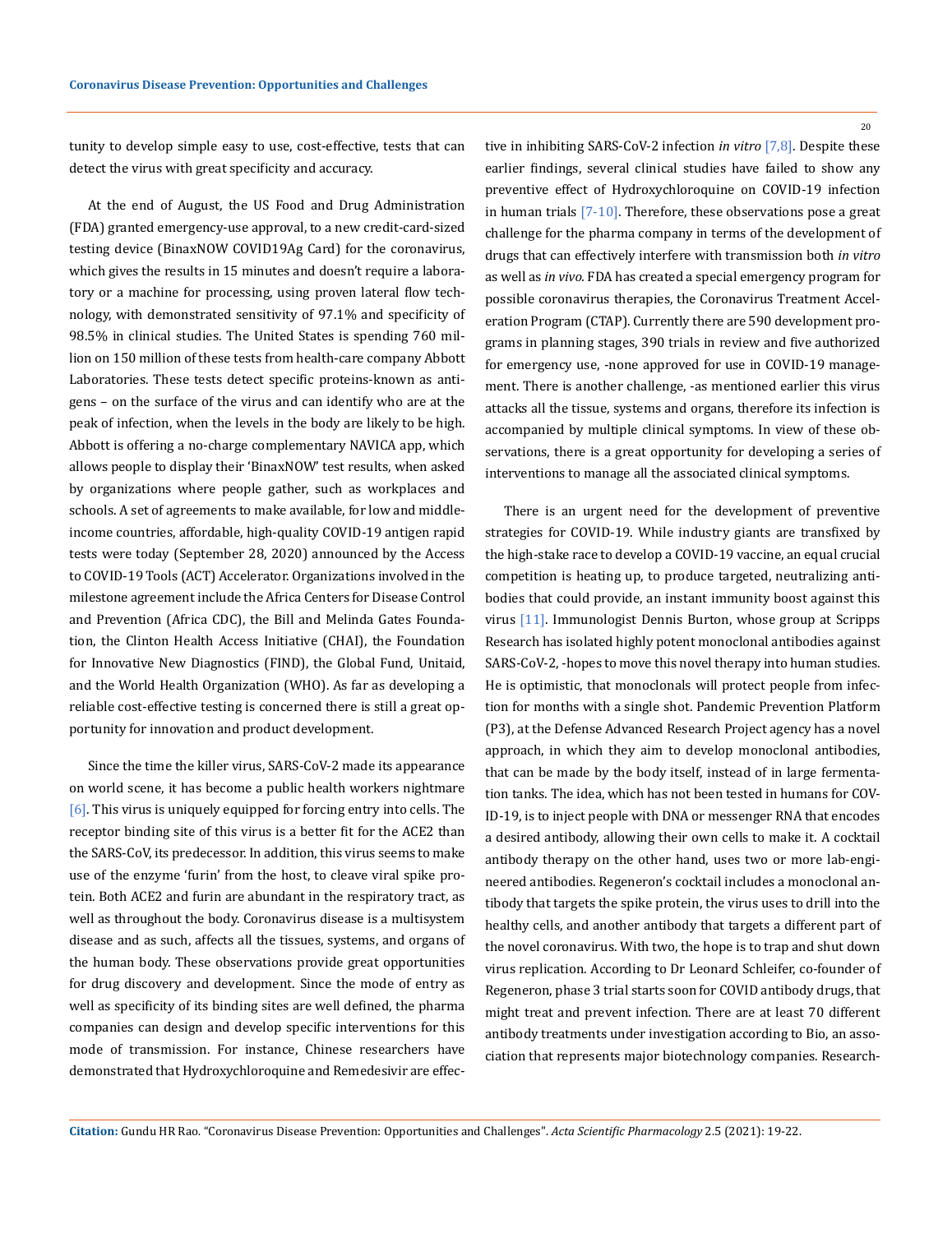ers at the National Institutes of Health (NIH, USA) have isolated tiny antibodies or "nanobodies" against SARS-CoV-2. They seem to work equally well in either liquid or aerosol form suggesting that it could remain effective after inhalation.

Indian Pharma companies are not known for drug discovery and innovation. Having said that, we need to assure the readers, that Indian Pharma is well placed and competent in drug development, scale up of generics, biologicals, and vaccines. Abhirup Roy and Euan Rocha report in Healthcare Pharma (May 22, 2020), - "How one Indian company, could be the world's door to a COVID-19 vaccine. If the World is to gain access to a vaccine for COVID-19, there's a good chance it will pass through the doors of the Serum Institute India (SII)." The fight against COVID-19 has seen unprecedented vaccine development worldwide at a record speed, with more than 170 different vaccines in trials. All of them are trying to achieve the same goal, - achieving development of immunity to the virus as well as for reducing further transmission. They achieve this goal by stimulating an immune response to an antigen molecule that is typically found on the virus. Majority of the vaccines are concentrating on the spike proteins which are responsible for transmission of the virus. There are four categories of vaccines in clinical trials: whole inactivated virus, protein subunits, viral vectors, and nucleic acid (RNA and DNA) Nucleic acid vaccine use either RNA or DNA to provide cells with the instructions to make the antigen. Viral vector vaccine also provides genetic instruction to produce antigens. In the US Pfizer-BioNTech COVID-19 vaccine, Moderna COVID-19 vaccine, and Janssen COVID-19 vaccine are authorized for emergency use.

Pfizer, BioNTech COVID-19 (mRNA-based) vaccine is a multinational product authorized for emergency use in majority of the countries. Moderna, BARDA (NIAID) also an mRNA based vaccine is also widely authorized for emergency use. AstraZeneca (AZD1222), a UK product also produced in India by the Serum Institute, Pune, (Covishield) is widely distributed and authorized in many countries for emergency use. Sputnik V, a recombinant adenovirus vaccine (rAd26and rAd5) developed by Gamaleya Research Institute, Russia is authorized in several countries and may be produced under a licensing agreement in India. Janssen (JNJ Ad26.COV2.S) is a non-replicating viral vector and is produced by Janssen Vaccines (Johnson and Johnson), developed by the bilateral collaboration between the US and the Netherlands. It is a single shot vaccine and may become popular because of it cost, safety and efficacy. China

has developed three vaccines, CoronaVac (Sinovac) (inactivated virus), BBIBP-CorV (Sinopharm) and Convidicea (Ad5-nCoV) by CanSino Biologics. India has developed Covaxin (inactivated virus) at Hyderabad by Bharat Biotech, whereas Serum Institute Pune has several vaccines under development. What role will India play in the global COVID-19 vaccine supply chain? The country plans to vaccinate over a billion of its own population and the government has donated millions of doses across 10 countries.

Indian companies will soon start selling COVID vaccines globally. COVID-19 is not going to be a once in century pandemic. It may turn itself into an endemic. In view of this possibility there is a great opportunity as well as a challenge for the Indian entrepreneurs to develop innovative ideas and come up with various interventional strategies in addition to COVID-vaccines, for combating this menace at all levels of its manifestation.

According to the National Institutes of Health (NIH) USA, and the US Food and Drug Administration (FDA), there are no approved therapies for COVID-19 management. FDA has created a special emergency program for possible coronavirus therapies, the Coronavirus Treatment Acceleration Program(CTAP). Currently, there are 590 drug development programs in planning stage, 390 trials are in review, and five authorized for emergency use, -none approved for use in COVID-19 management. Again, in palliative and preventive therapies, there are great opportunities for drug discovery and development. This is a challenging time, we have the science to help us get through this pandemic and future ones, - we need to use it, together says, Gangadeep Kang, Professor, Christian Medical College, Vellore. In a short overview like this, it is not possible to cover all aspects of this unprecedented pandemic. Readers are urged to refer to original articles, reviews and monographs on this topic for additional information [12-18].

#### **Bibliography**

- 1. Li Q., *et al*[. "Early transmission dynamics in Wuhan, China,](https://www.nejm.org/doi/full/10.1056/nejmoa2001316) [of novel coronavirus-infected pneumonia".](https://www.nejm.org/doi/full/10.1056/nejmoa2001316) *The New England Journal of Medicine* [382 \(2020\): 1199-1207.](https://www.nejm.org/doi/full/10.1056/nejmoa2001316)
- 2. Zhou F., *et al*[. "Clinical Course and risk factors for mortality of](https://pubmed.ncbi.nlm.nih.gov/32171076/) [adult inpatients with COVID-19 in Wuhan, China: A retrospec](https://pubmed.ncbi.nlm.nih.gov/32171076/)tive cohort study". *Lancet* [395 \(2020\): 1054-1062.](https://pubmed.ncbi.nlm.nih.gov/32171076/)
- 3. Guan WJ., *et al*[. "Clinical characteristics of coronavirus 2019](https://www.nejm.org/doi/full/10.1056/nejmoa2002032) in China". *[The New England Journal of Medicine](https://www.nejm.org/doi/full/10.1056/nejmoa2002032)* 382 (2020): [1708-1720.](https://www.nejm.org/doi/full/10.1056/nejmoa2002032)